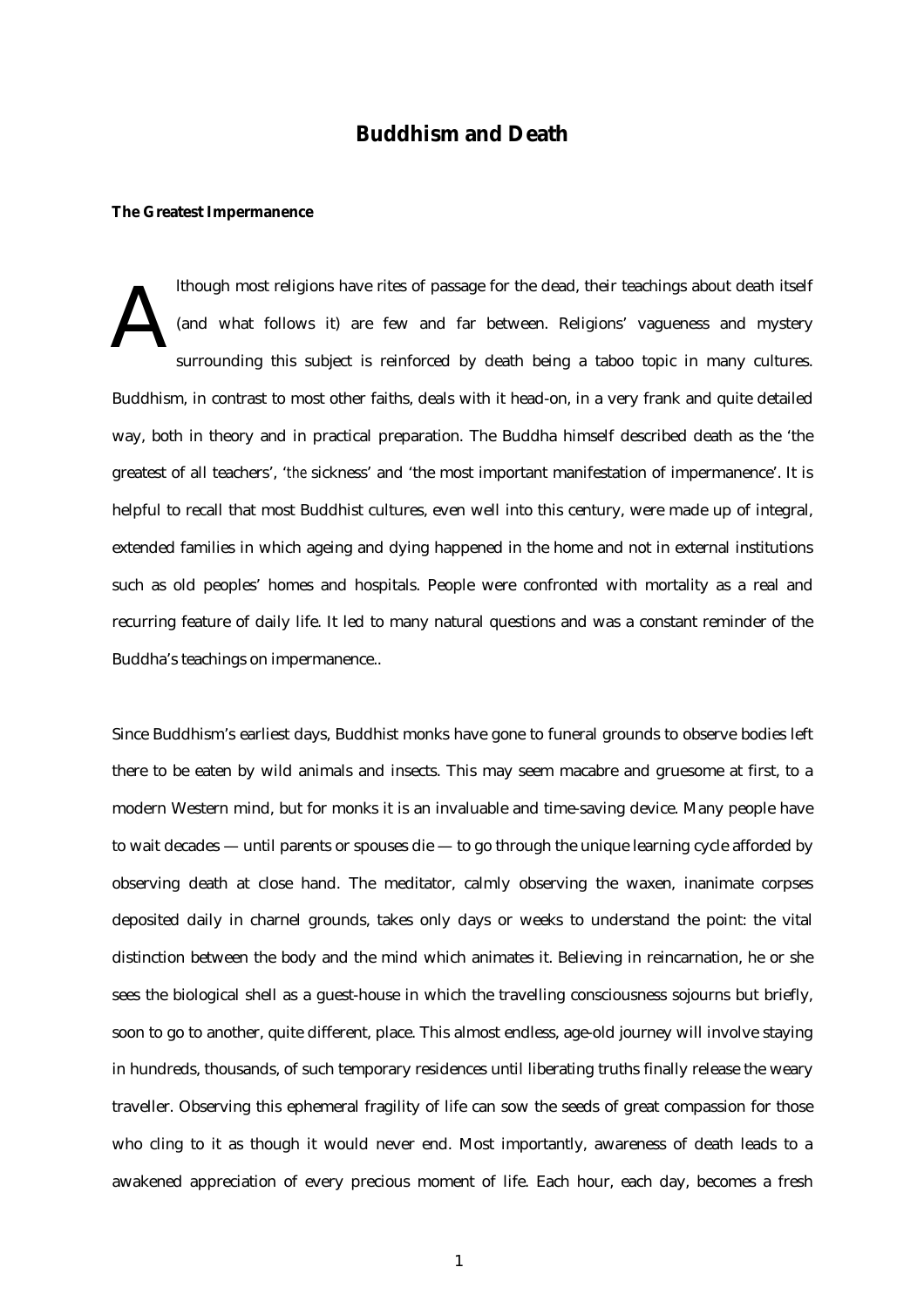opportunity for working for the long-term spiritual weal rather than inconsequential material pleasure. On a deeper level, death is not only a physical reality but also a powerful metaphor for the psychological death of ego which must occur before the mind is liberated into limitless wisdom.

### **Preparing for death**

Buddhists prepare for death in many ways, depending upon how well they have learnt to master their own minds, through meditation. In one way, the finest and most thorough training is simply to lead a good and virtuous life — physically, verbally and mentally. The good karma this creates and the wholesome, virtuous mental reflexes it develops will become one's best friends at the time of dying and in the after-death experiences, when spontaneous reactions and the mighty drive of karma prevail.

People used to meditation on specific Buddhas and bodhisattvas — and in particular on Buddha Amitabha and bodhisattva Avalokitesvara — will find special support at the time of death. Through familiarity, they will welcome the experience of these beings of light coming to receive them into their paradises. Most other people are so totally overawed and frightened by such brilliant experiences that they turn away from them and shelter in mind's shadows. Those who have gone beyond the *creative phase* of meditation and who have experienced voidness in its *ultimate phase* will maximise the brief opportunity occurring soon after death, when the relative mind dissolves into its absolute nature, like a raindrop falling back into the ocean. There will be natural and lasting bliss and peace. For most other people, it passes elusively, like a flash.

Other Buddhists train in the *pardo* (see following pages) teachings. By familiarising themselves with the long succession of experiences and hallucinations which follow death, they prepare themselves for the real thing, rather like karate students going through the various motions of combat in training for true conflict. Even if, when the actual moment comes, they themselves are incapable of mastering the situation in the traumatic, dream-like state between lives, they may nevertheless respond more readily to the psychic guidance given by lamas and friends reciting the traditional *pardo* prayers designed to lead them through the experiences and into a good rebirth.

Yet other accomplished meditators perform the profound consciousness transference (*po-wa*) practices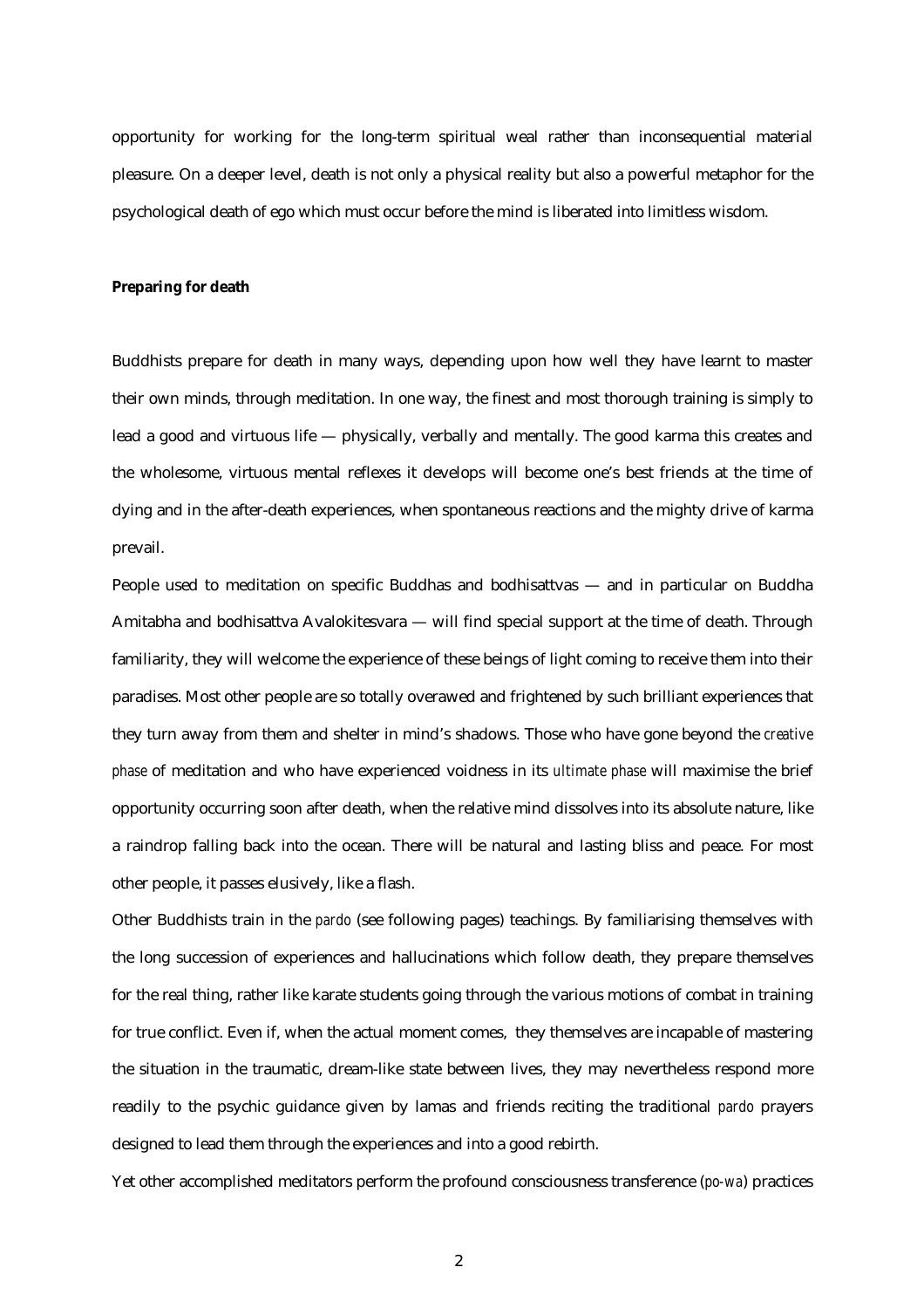of vajrayana. These enable the mind to be forcefully or peacefully (depending upon the prowess of the meditator) fused with the primordial enlightened mind of Buddha, either temporarily or permanently. Finally, those of unwavering faith will experience their guru or their yidam coming to welcome them away from the coarse, dark limitations of this life into the boundless light and truth that is mind's true nature.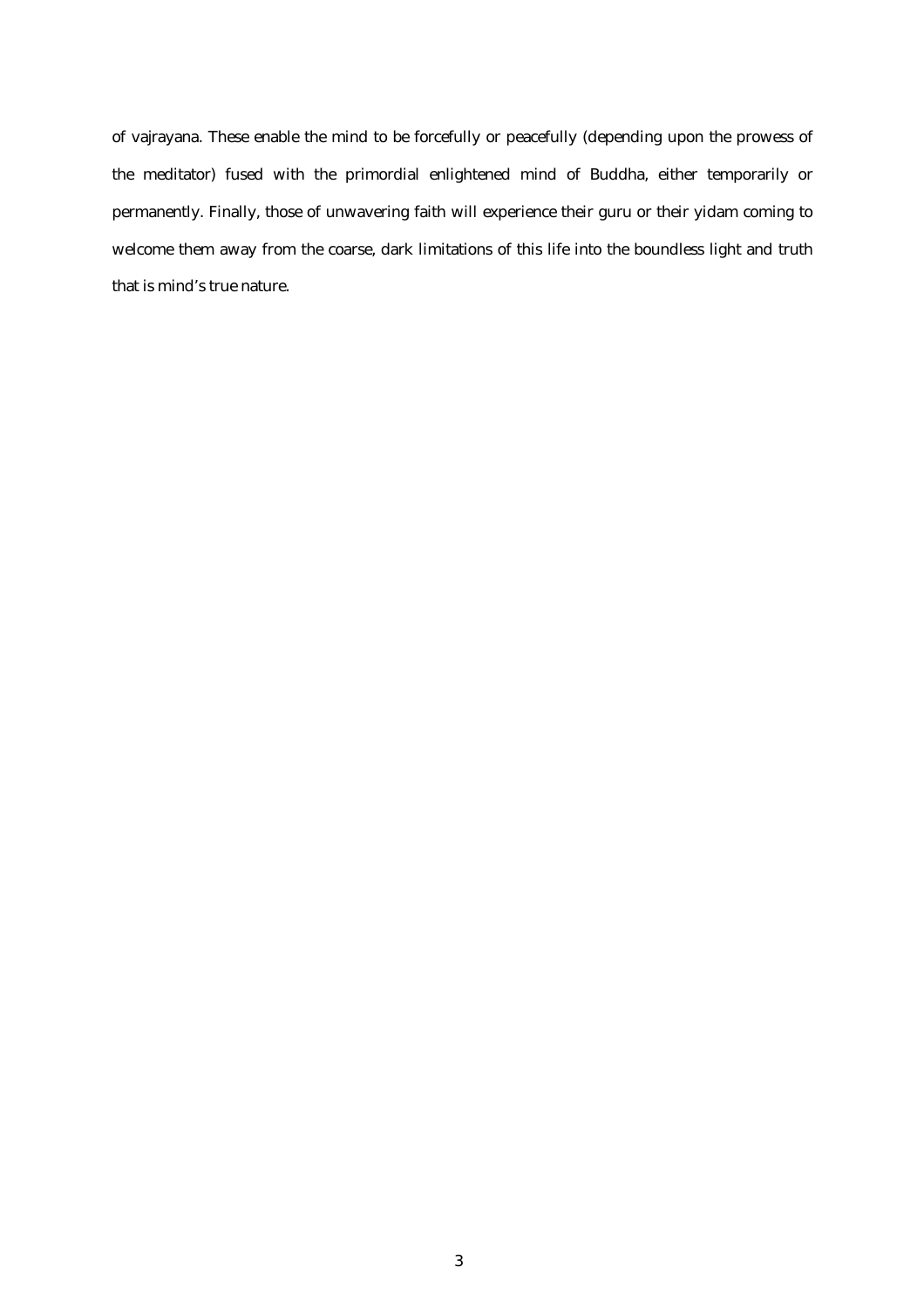## **Forever In-Between:** *Pardo*

uddhists believe nothing lasts. Everything is always in a state of change. When viewing things with microscopic precision, it becomes clear to them that, in the world of mind, consciousness is renewed every split second and that, in the world of matter, atomic particles are always in B

flux and movement. Tantric teachings describe all existence as a migration from what was to what will be. In that sense, all is *pardo* or 'in-betweening'. However, this continual flux*,* viewed macroscopically as beings' lives, has four distinct phases, each with its own very specific type of experience.

Being born and being alive is known as the *this life pardo*: the most powerful phase of them all. In it, one has more control over the mind than in the other three *pardo* and can choose lucidly how to act physically and verbally. The period at the end of life, as one dies, is the *traumatic dying pardo*. The breakdown of the biological support of life during this period engenders a series of moods and feelings which are hard to dominate. The moment immediately after death, usually very brief, when the primordial nature of existence manifests, is the *expanse of purity pardo*. The ensuing dream-like state between lives, in which one has little or no choice of action, is known as the *becoming pardo*.

### **The Traumatic** *Pardo* **of Dying**

What exactly do Buddhists believe happens at death? It can be summed up technically as the progressive cessation of activity of the five bio-dynamic forces (*prana*) and the resorption of the bodily elements.

As the digestive bio-dynamic (Fire Companion prana) degrades, food can no longer be digested and bodily heat diminishes, from its extremities inwards. As the oxygenating bio-dynamic (Life Sustaining prana) degrades, the mind becomes unclear and confused. As the excreting biodynamic (Downward Expeller prana) degrades, one can no longer eliminate bodily wastes. As the energising bio-dynamic (Upward-Moving prana) degrades, one can no longer eat or drink and finds it increasingly difficult to breathe. When the motility bio-dynamic degrades, the limbs can no longer function and the blood vessels shrink.

As the earth element dissolves into the water element, one can no longer stand, the head lolls, the face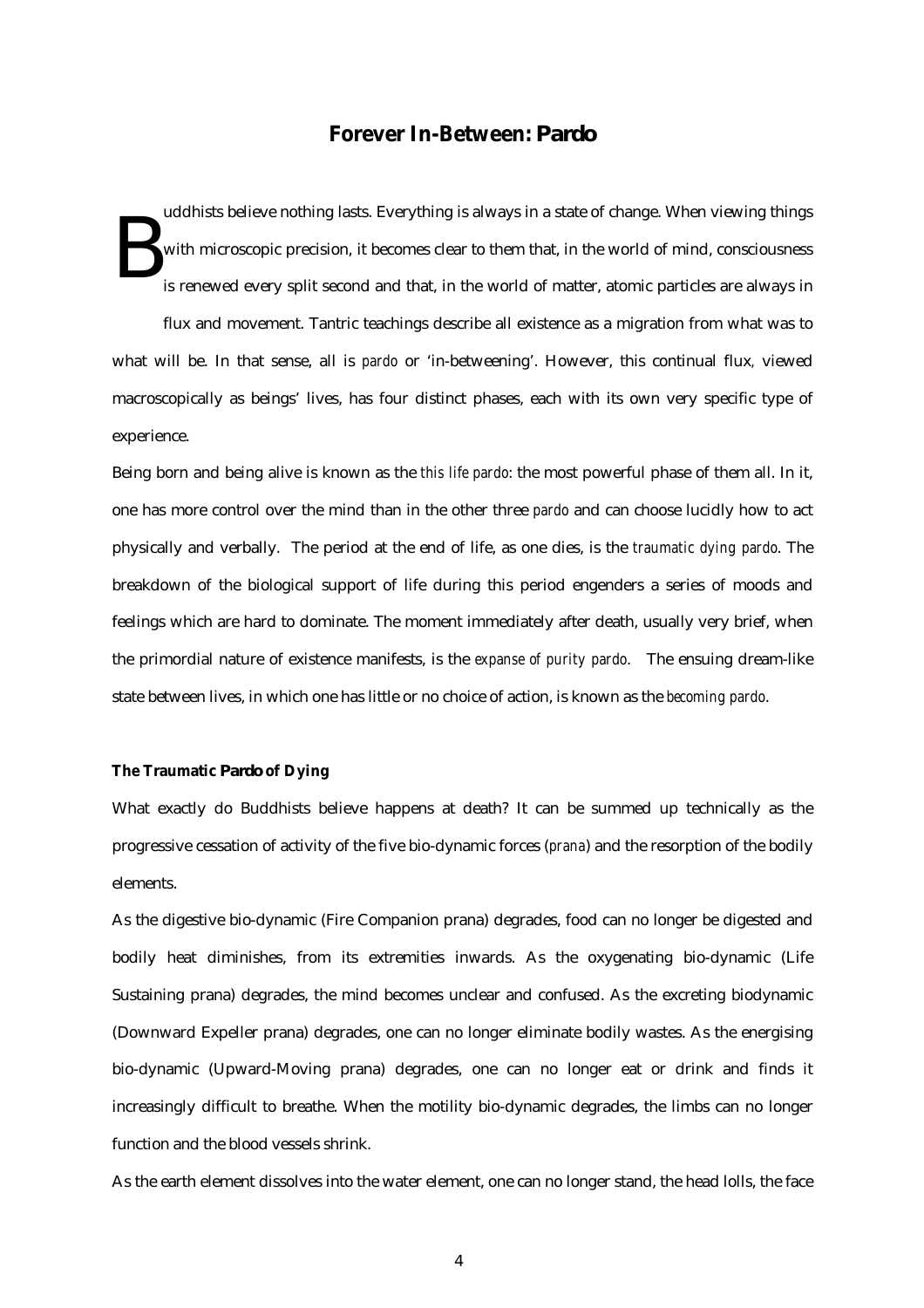takes on a grey complexion and one loses saliva. One feels dull and depressed. When the water element then dissolves into the fire element, the mouth dries up and the tongue becomes hard and twisted. One feels hazy and irritable. As the fire element dissolves into the wind element, the body loses its warmth and the breath feels cold on the nose and lips. One vacillates between clarity and confusion. When the wind element then dissolves into consciousness, the breath starts to rattle and the eyes roll upwards. Inwardly one is bewildered and can hallucinate, positively or negatively depending upon one's karma.

Simultaneously, the five secondary pranas, governing the senses, disappear. One can no longer clearly perceive external forms, sounds, odours, tastes or physical sensations. Then, consciousness dissolves into space and breathing stops. The body lustre fades and rapidly becomes cadaveric but there remains a slight warmth around the heart. Some texts say that, in certain cases, some people can still recover at this point. Beyond it, there is no hope.

The mind is then left to experience the fruits of its own actions and the enormous range of possibilities from this point onwards is largely dependent upon mental habits while alive. Those welltrained in meditation have a chance to fuse into the clear light of absolute reality, which shines soon after death. Others may have beautiful experiences. Others, on the contrary, may be terrified and enter a long-enduring nightmare.

### **The Primordial Purity** *Pardo*

As the components of this life's consciousness collapse back into what is eternal and universal, there is a short but vital opportunity to fuse with the Buddha within. Very experienced meditators can use this to the full but, for most people, it is a brief and unrecognisable flash to which they react with all the reflexes of personality, thereby steering themselves away from the eternal and back into the stream of rebirth.

#### **The Becoming** *Pardo*

Rebirth does not happen immediately after the moment of primordial purity. Before the next conception comes the 'intermediate state' (*becoming pardo*) experience, familiar to many people